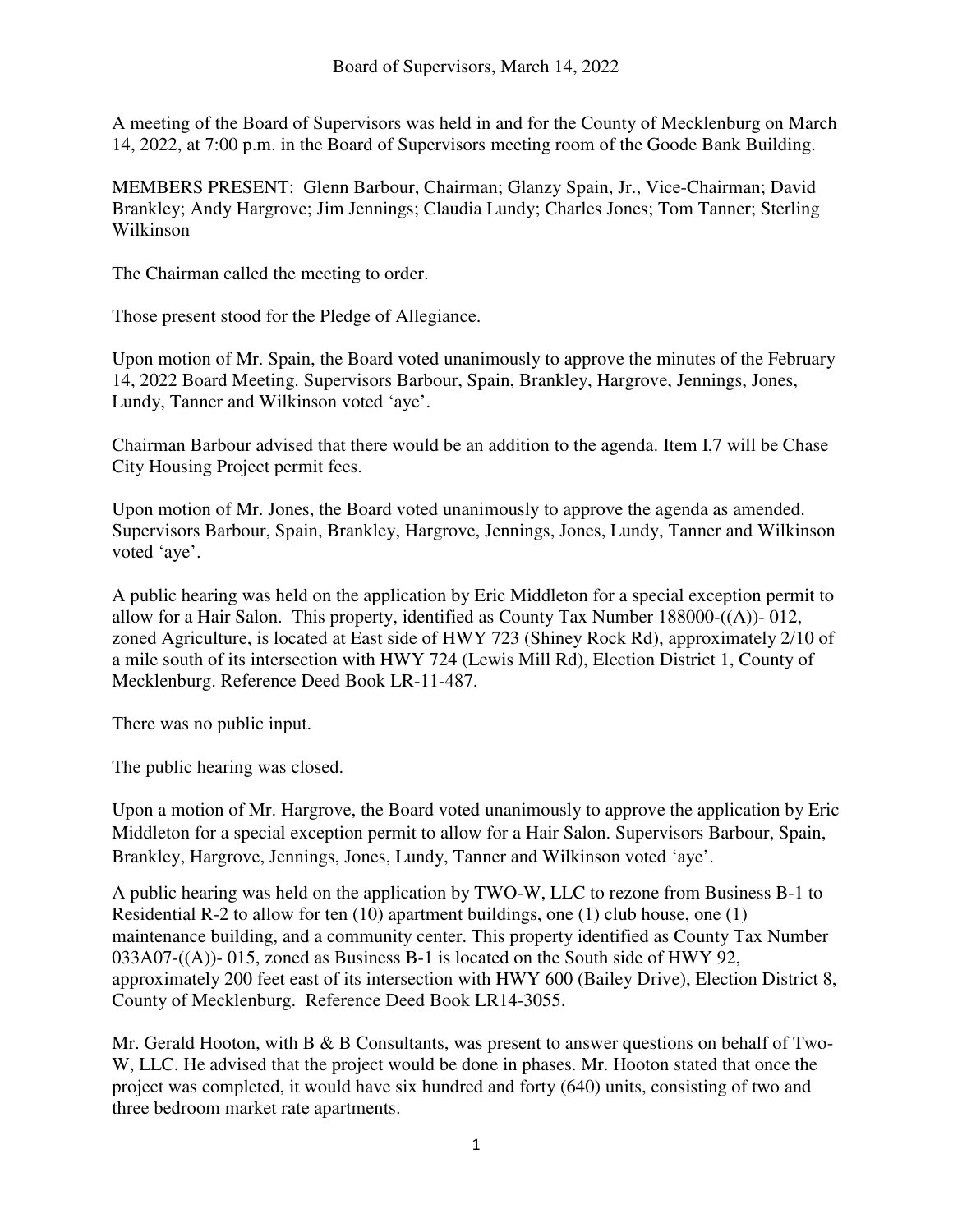Mr. Dusty Forbes, Chase City Town Manager spoke to the Board in favor of this project. He stated that Chase City was very encouraged by the proposed development of these market value apartments. He stated that there is a need for additional housing in Mecklenburg County.

The public hearing was closed.

Upon a motion of Mr. Brankley, the Board voted unanimously to approve the application by TWO-W, LLC to rezone from Business B-1 to Residential R-2 to allow for ten (10) apartment buildings, one (1) club house, one (1) maintenance building, and a community center. Supervisors Barbour, Spain, Brankley, Hargrove, Jennings, Jones, Lundy, Tanner and Wilkinson voted 'aye'.

Under public comment:

Mr. Kirk Gravitt addressed the Board on behalf of his partner, Johnathan Billings and their new business, Lake Country Disposal. He stated that they have begun a residential trash pick-up service, serving Mecklenburg County and its citizens. He stated that he felt this was a long overdue service to the rural residents. They are requesting the Board to waive the tipping fees for their business to dispose of the household waste at the Southside Regional Landfill. Mr. Gravitt advised that he has always been under the impression that this service was built into taxes paid by County Residents.

Ms. Trudy Berry addressed the Board introducing herself as Candidate for House District 50 and left her business cards.

Mr. Jason Corwin, General Registrar addressed the Board stating that he was informed we will no longer be able to use Polling Precinct 702, Crowder's Driving School. He advised that he has checked with Williams Grove Baptist Church and it is available.

Upon a motion of Mr. Jennings, the Board voted unanimously to relocate polling precinct 702 to Williams Grove Baptist Church located at 16188 Highway Forty-Seven, Chase City, Va. Supervisors Barbour, Spain, Brankley, Hargrove, Jennings, Jones, Lundy, Tanner and Wilkinson voted 'aye'.

Next, Mr. Corwin advised that it is the interest of the Electoral Board to place a referendum on the ballot deciding whether the Registrar's Office should be open one Sunday to allow voting.

Mr. Russell Slayton, County Attorney advised the Board that the Code of Virginia does not allow the Board to schedule a referendum for this type of matter.

The Emergency Services Committee met on Monday, March 14, 2022 at 4:00 p.m. in the Board of Supervisors Conference Room.

MEMBERS PRESENT: Andy Hargrove, Chairman; Glanzy Spain; Charles Jones

ALSO PRESENT: Glenn Barbour, David Brankley, Claudia Lundy, Glanzy Spain, Sterling Wilkinson, Wayne Carter, County Administrator; Judy Sheffield, Assistant County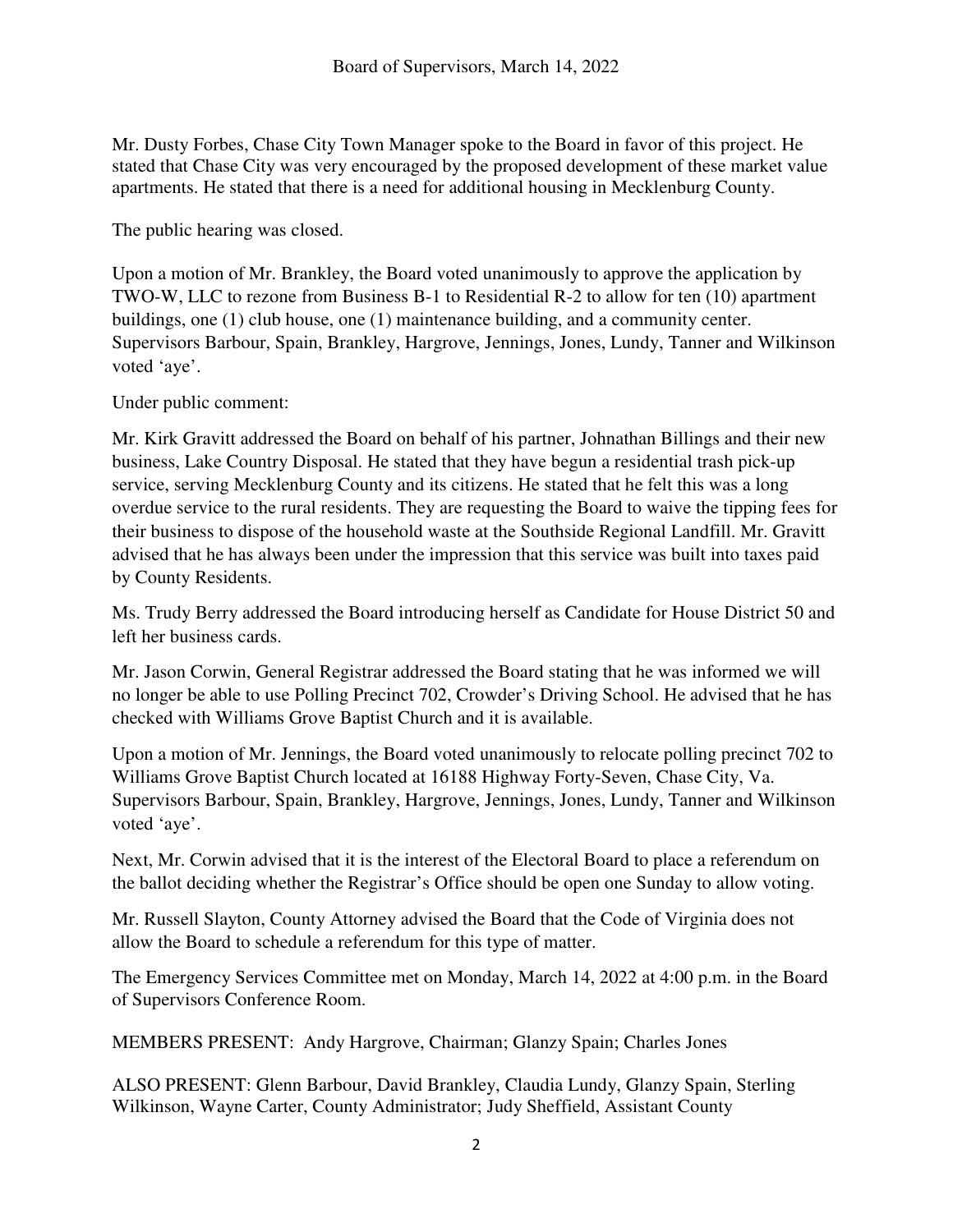Administrator; Alex Gottschalk, Deputy County Administrator; Jon Taylor, Emergency Service **Director** 

The Chairman called the meeting to order.

Mr. Taylor presented a resolution for the Committees review on establishing an Emergency Medical Service Agency as a government department.

Upon a motion of Mr. Jones, the Committee unanimously recommends adoption of the following resolution to the Board.

## **Resolution**

**WHEREAS,** §32.1-111.4:6 of the Code of Virginia allows the Board of Supervisors to establish an emergency medical services agency as a department of government and designate it by any name consistent with the names of its other governmental units;

**WHEREAS,** the Board of Supervisors desires to designate Mecklenburg County Emergency Services as an emergency medical services agency to deliver emergency medical services in Mecklenburg County; and

**WHEREAS,** the Board of Supervisors plans, in accordance with the powers authorized by §§ 32.1-111.4:3 and 32.1-111.14(B) of the Code of Virginia, to provide Emergency Medical Services through Mecklenburg County Emergency Services, as allowed in  $\S 32.1 - 111.4$ :  $3(A)(i)$  of the Code of Virginia.

**NOW, THEREFORE, BE IT RESOLVED,** that the Mecklenburg County Board of Supervisors designates Mecklenburg County Emergency Services as:

- **1.** The department of the government of Mecklenburg County responsible for the provision of emergency medical services.
- **2.** An agency to deliver emergency medical services within Mecklenburg County.

Mr. Taylor next presented the Committee a resolution to authorize drafting a memorandum of transition between the County and the Rescue Squads.

Upon a motion of Mr. Jones, the Committee unanimously recommends adoption of the following resolution to the Board.

## **Resolution to authorize drafting a Memorandum of Transition between the County of Mecklenburg and the Rescue Squads that provide notice of cessation of operations.**

**WHEREAS,** the Mecklenburg County Life Saving and Rescue Squad was established in 1952 and Chase City Rescue Squad was established in 1968 to provide critical assistance to the people of western Mecklenburg County;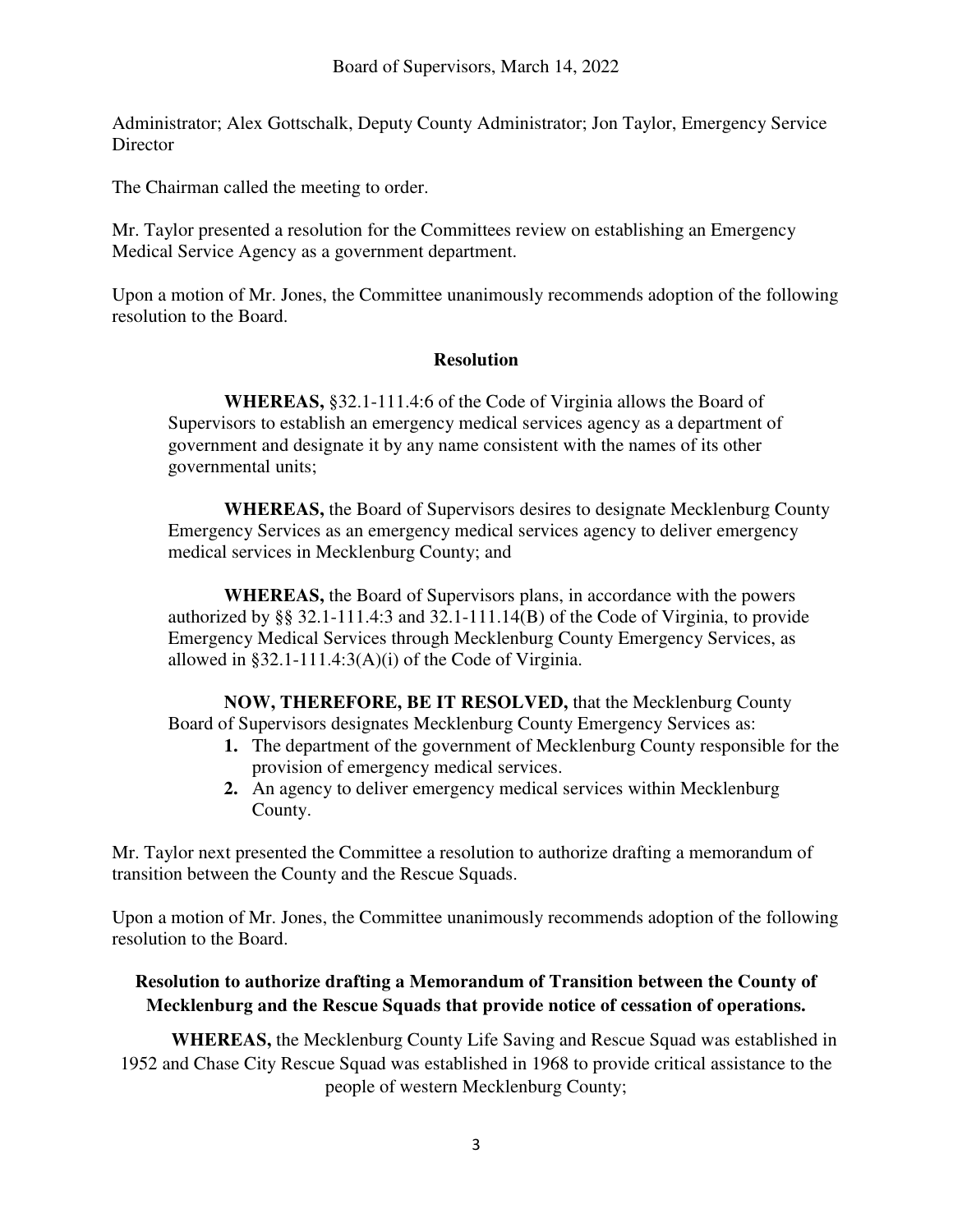**WHEREAS,** the Mecklenburg County Life Saving and Rescue Squad voted in December 2021 to cease operations, effective July 1, 2023 and Chase City Rescue Squad voted in January 2022 to cease operations, effective July 1, 2023;

**WHEREAS,** in accordance with §15.2-955(B) of the Code of Virginia, the County of Mecklenburg is committed to the provision of emergency medical services within the County; and

**WHEREAS,** to effectuate an orderly transition between the services presently operated by the Mecklenburg County Life Saving and Rescue Squad, the Chase City Rescue Squad and those to be provided by the County, a schedule of operational changeover is necessary.

## **NOW, THEREFORE, BE IT RESOLVED BY THE BOARD OF SUPERVISORS OF THE COUNTY OF MECKLENBURG, VIRGINIA, THAT:**

- 1. The Board of Supervisors hereby finds it necessary for the County of Mecklenburg to establish and staff County operated emergency medical services, with said service to begin no later than July 1, 2023.
- 2. The County shall enter into an agreement, to be known as a "memorandum of transition," with any rescue squad that provides the County with notice of a cessation of operations to ensure that all entities have an established framework to govern the process whereby the rescue squad terminates service and such service is initiated and thereafter maintained by the County.
- 3. The County Administrator is hereby directed to negotiate the terms of the "memorandum of transition" with any rescue squad that provides the county with notice of cessation of operations.
- 4. The "memorandum of transition" shall not be effective until its affirmative adoption by the Board of Supervisors at a subsequent full session of the Board.

There being no further business, the meeting was adjourned.

Upon a motion of Mr. Hargrove, the Board voted unanimously to adopt the above resolution establishing an Emergency Medical Service Agency as a government department. Supervisors Barbour, Spain, Brankley, Hargrove, Jennings, Jones, Lundy, Tanner and Wilkinson voted 'aye'.

Upon a motion of Mr. Hargrove, the Board voted unanimously to adopt the above resolution to authorize drafting a memorandum of transition between the County and the Rescue Squads. Supervisors Barbour, Spain, Brankley, Hargrove, Jennings, Jones, Lundy, Tanner and Wilkinson voted 'aye'.

The Budget & Finance Committee met on Monday, March 14, 2022, at 4:15 p.m. in the Board of Supervisors Meeting Room.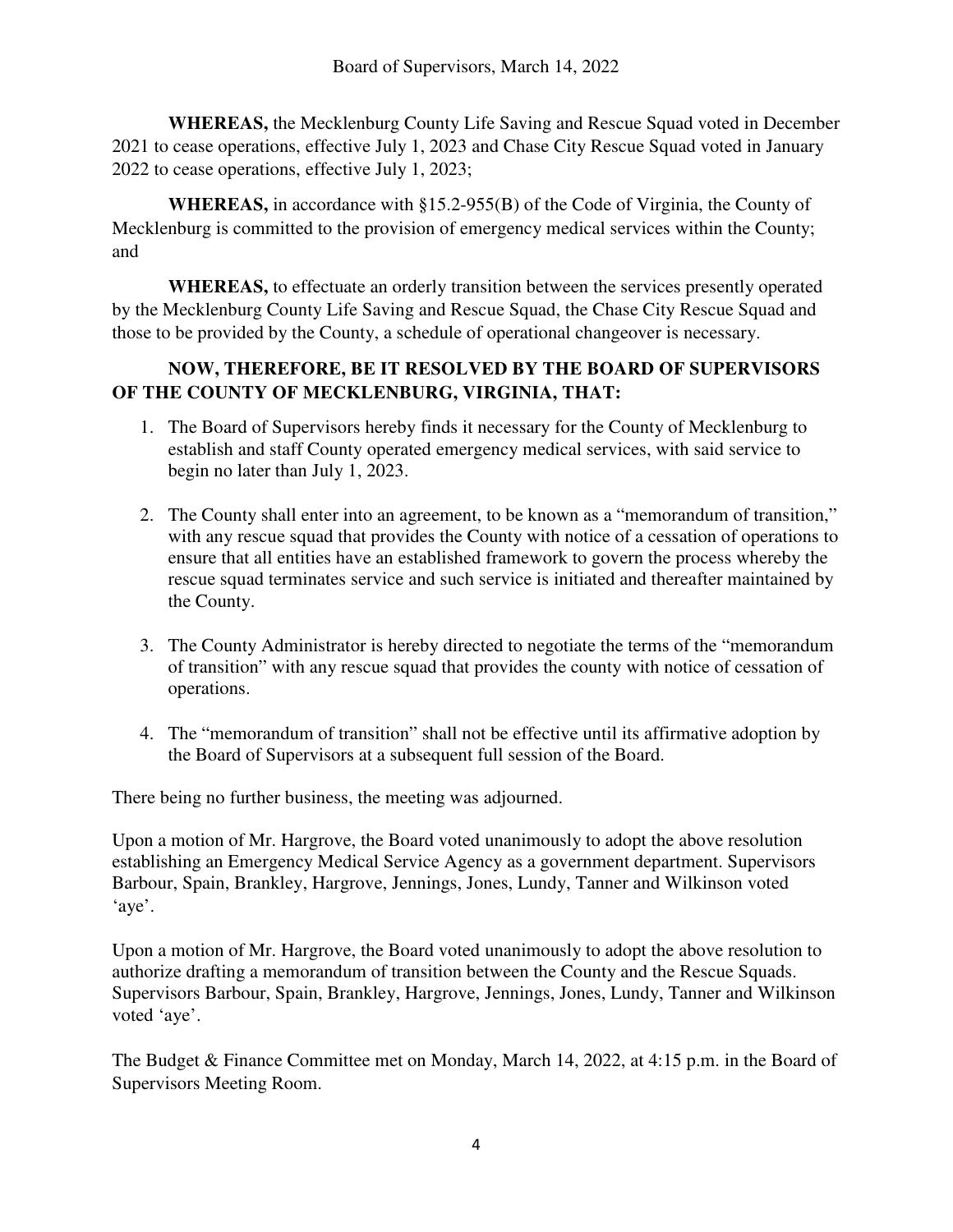MEMBERS PRESENT: Glanzy Spain, Chairman; David Brankley; Jim Jennings; Charles Jones; Sterling Wilkinson

ALSO PRESENT: Glenn Barbour, Andy Hargrove, Claudia Lundy, Tom Tanner, Wayne Carter, County Administrator; Judy Sheffield, Assistant County Administrator, Alex Gottschalk, Deputy County Administrator; Ed Taylor, Commissioner of the Revenue; Sandra Langford, Treasurer

The Chairman called the meeting to order.

Mr. Mike Denton, Chairman of the Lake Country Regional Airport Commission presented a request for Phase 4 funding for the runway improvement project. The total cost of the project is \$1,545,000.00 with the local share of 20% costing \$309,000.00. The County has funded the 20% local share for the other phases. Mr. Denton is requesting the County fund the project thru the FY22-23 capital budget.

The Committee discussed how this could be accomplished with the budget still over 2 months off.

Upon a motion of Mr. Jones, the committee recommends supporting the request for \$309,000.00 in the FY22-23 capital budget for the Phase 4 runway-widening project.

Ms. Christy Peffer made a request for 3 supplemental appropriations due to increased funding in the FY21-22 budget. First, the school system has received a VPSA security grant for \$192,000.00, which will need to be added to the Maintenance and Operations Fund for cameras and new key locks.

Upon a motion of Mr. Wilkinson, the committee voted unanimously to recommend approval of a supplemental appropriation of \$192,000.00 to the Maintenance and Operations Fund of the School Board Budget.

Next, the school system has had an increase in their ADM of approximately 492 students due to their partnership with a virtual school academy partner. The State is now paying this additional ADM and the School Board now must pay VA K-12 Stride Virtual Program the funds. The total supplemental appropriation is \$2,750,000.00 and would be for the Instruction Category.

Mr. Carter stated that due to the size of the supplemental appropriation it must be advertised as a budget amendment at the April Board Meeting.

Upon a motion of Mr. Jones, the Committee unanimously recommends taking this matter to public hearing at the April Board of Supervisors Meeting.

Finally, the school system is requesting a supplemental appropriation of \$2,896,143.00 to the Federal programs category. They have received the remaining funds from ESSERII Cares funding to cover the salaries of 35 additional staff that was hired under the CARES Act. These temporary employees' contracts will expire on September 1, 2024. Mr. Carter stated that this request would also require a Public Hearing at the April Board Meeting.

Upon a motion of Mr. Brankley, the Committee recommends to take the matter to Public Hearing at the April Board Meeting.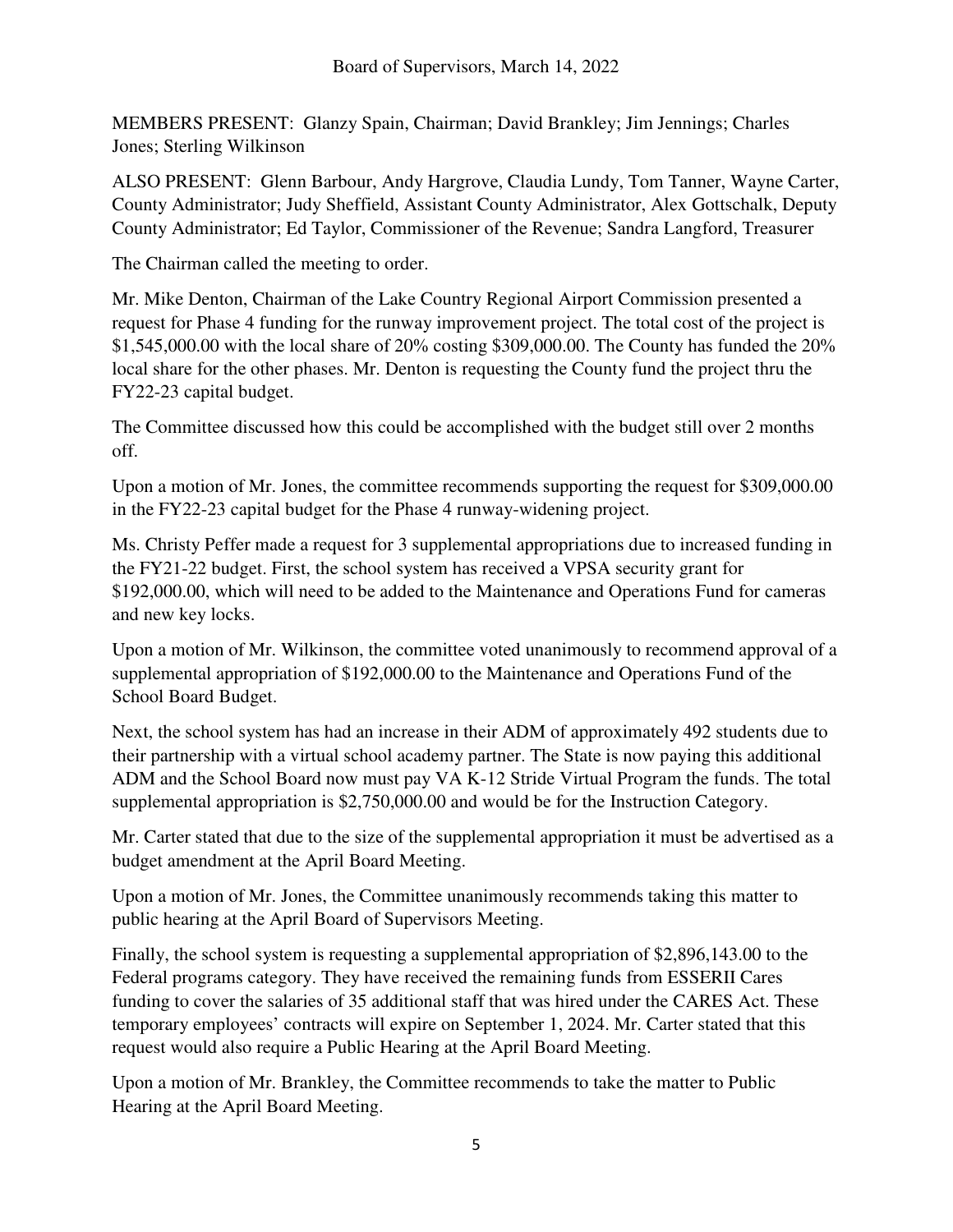Mr. Carter presented a request for a supplemental appropriation of \$5,500,000.00 to the Economic Stimulus Grant and to take the matter to the Public Hearing at the April Board Meeting.

Upon a motion of Mr. Jones, the Committee unanimously recommends to take the matter to Public Hearing at the April Board Meeting.

Mr. Carter stated that staff will advertise all 3 items as a budget amendment in April.

Mr. Jon Taylor presented a request for a supplemental appropriation of \$18,385.00 in CARES funding. This is the final amount of the Federal Grant.

Upon a motion of Mr. Brankley, the Committee unanimously recommends this request to the full Board.

Mr. Taylor presented a request for a supplemental appropriation for \$700,000.00 in ARPA funds due to the Pandemic. Most of these funds have been used for air packs for the fire departments, as well as the 911 trailer.

Upon a motion of Mr. Jones, the Committee unanimously recommends the request to the full Board.

Mr. Carter advised that the Sheriff's Department has received checks in the amount of \$12,150.67 and \$2,097.75 to cover the cost of damages to Sheriff Vehicles.

Upon a motion of Mr. Jennings, the Committee voted unanimously to recommend approval of a supplemental appropriation in the amount of \$14,248.42 to the Sheriff's Vehicle Replacement Line Item.

Mr. Carter advised that Michelle Gordon, Clerk of Circuit Court has requested a supplemental appropriation in the amount of \$27,267.00 for additional funds received from the Compensation Board. She is requesting these funds to be appropriated to the Microfilming Line Item.

Upon a motion of Mr. Jennings, the Committee voted unanimously to recommend a supplemental appropriation in the amount to \$27,267.00 to the Microfilming Line Item of the Clerk's Office Budget.

There being no further business, the meeting was adjourned.

Upon a motion of Mr. Spain, the Board voted unanimously to support the request by the Lake Country Regional Airport Commission for \$309,000.00 in the FY22-23 capital budget for the Phase 4 runway-widening project. Supervisors Barbour, Spain, Brankley, Hargrove, Jennings, Jones, Lundy, Tanner and Wilkinson voted 'aye'.

Upon a motion of Mr. Spain, the Board voted unanimously to approve a supplemental appropriation of \$192,000.00 to the Maintenance and Operations Fund of the School Board Budget. Supervisors Barbour, Spain, Brankley, Hargrove, Jennings, Jones, Lundy, Tanner and Wilkinson voted 'aye'.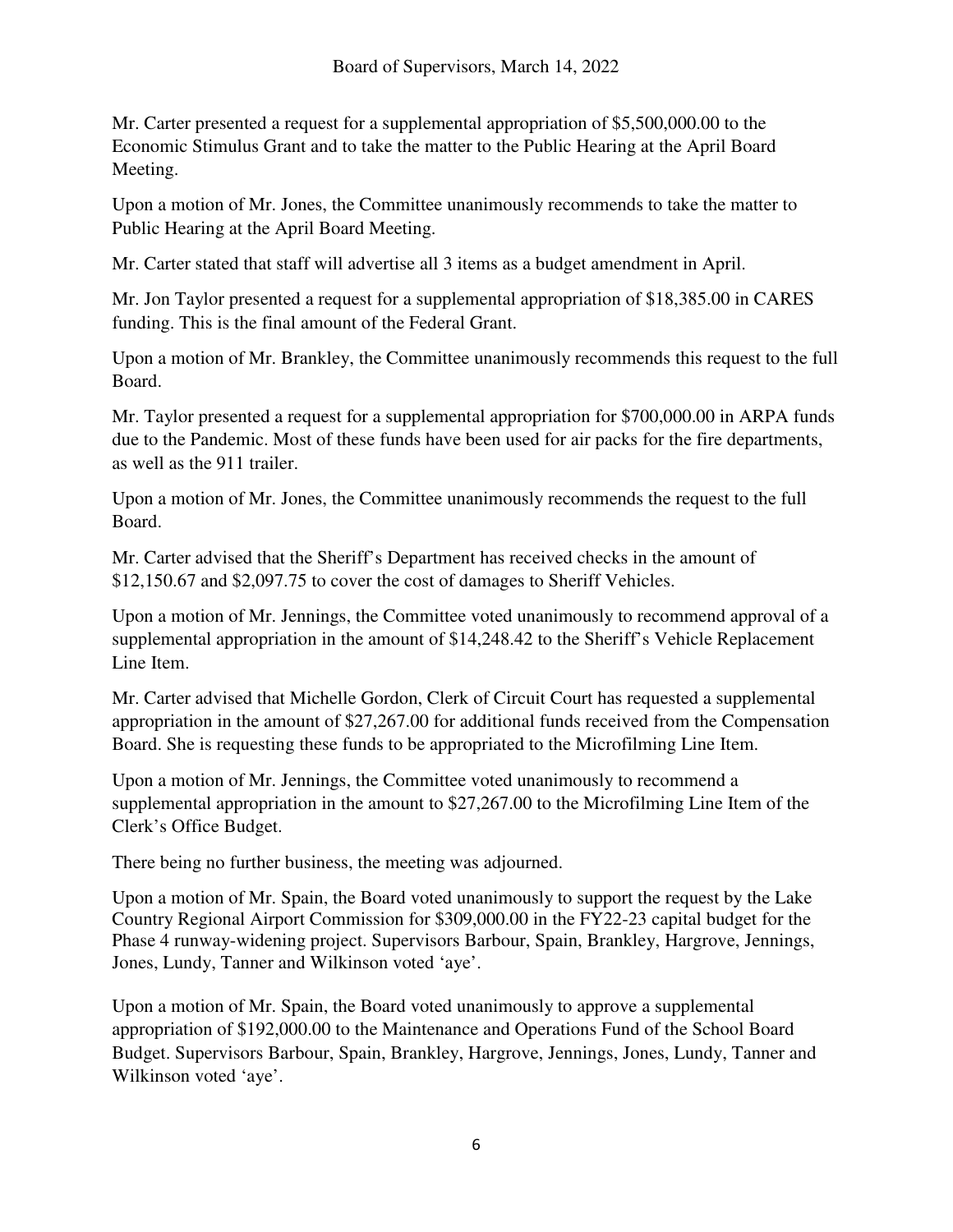Upon a motion of Mr. Spain, the Board voted unanimously to advertise the requested supplemental appropriation of \$2,750,000.00 to the School's Instruction Category for a public hearing in April. Supervisors Barbour, Spain, Brankley, Hargrove, Jennings, Jones, Lundy, Tanner and Wilkinson voted 'aye'.

Upon a motion of Mr. Spain, the Board voted unanimously to advertise the requested supplemental appropriation of \$2,896,143.00 to the School's Federal programs category for public hearing in April. Supervisors Barbour, Spain, Brankley, Hargrove, Jennings, Jones, Lundy, Tanner and Wilkinson voted 'aye'.

Upon a motion of Spain, the Board voted unanimously to advertise a supplemental appropriation of \$5,500,000.00 to the Economic Stimulus Grant for a public hearing in April. Supervisors Barbour, Spain, Brankley, Hargrove, Jennings, Jones, Lundy, Tanner and Wilkinson voted 'aye'.

Upon a motion of Mr. Spain, the Board voted unanimously to approve a supplemental appropriation of \$18,385.00 in CARES funding. Supervisors Barbour, Spain, Brankley, Hargrove, Jennings, Jones, Lundy, Tanner and Wilkinson voted 'aye'.

Upon a motion of Mr. Spain, the Board voted unanimously to approve a supplemental appropriation for \$700,000.00 in ARPA funds due to the Pandemic. Supervisors Barbour, Spain, Brankley, Hargrove, Jennings, Jones, Lundy, Tanner and Wilkinson voted 'aye'.

Upon a motion of Mr. Spain, the Board voted unanimously to approve a supplemental appropriation in the amount of \$14,248.42 to the Sheriff's Vehicle Replacement Line Item. Supervisors Barbour, Spain, Brankley, Hargrove, Jennings, Jones, Lundy, Tanner and Wilkinson voted 'aye'.

Upon a motion of Mr. Spain, the Board voted unanimously to approve a supplemental appropriation in the amount to \$27,267.00 to the Microfilming Line Item of the Clerk's Office Budget. Supervisors Barbour, Spain, Brankley, Hargrove, Jennings, Jones, Lundy, Tanner and Wilkinson voted 'aye'.

The Insurance Committee met on Monday, March 14, 2022 at 5:45 p.m. in the Board of Supervisors conference room of the Goode Bank Building.

MEMBERS PRESENT: Claudia Lundy, Chairman; David Brankley; Andy Hargrove; Charles Jones

ALSO PRESENT: Glenn Barbour; Jim Jennings, Glanzy Spain; Tom Tanner, Sterling Wilkinson; Wayne Carter, County Administrator; Judy Sheffield, Assistant County Administrator; Alex Gottschalk, Deputy County Administrator

Mrs. Lundy called the meeting to order.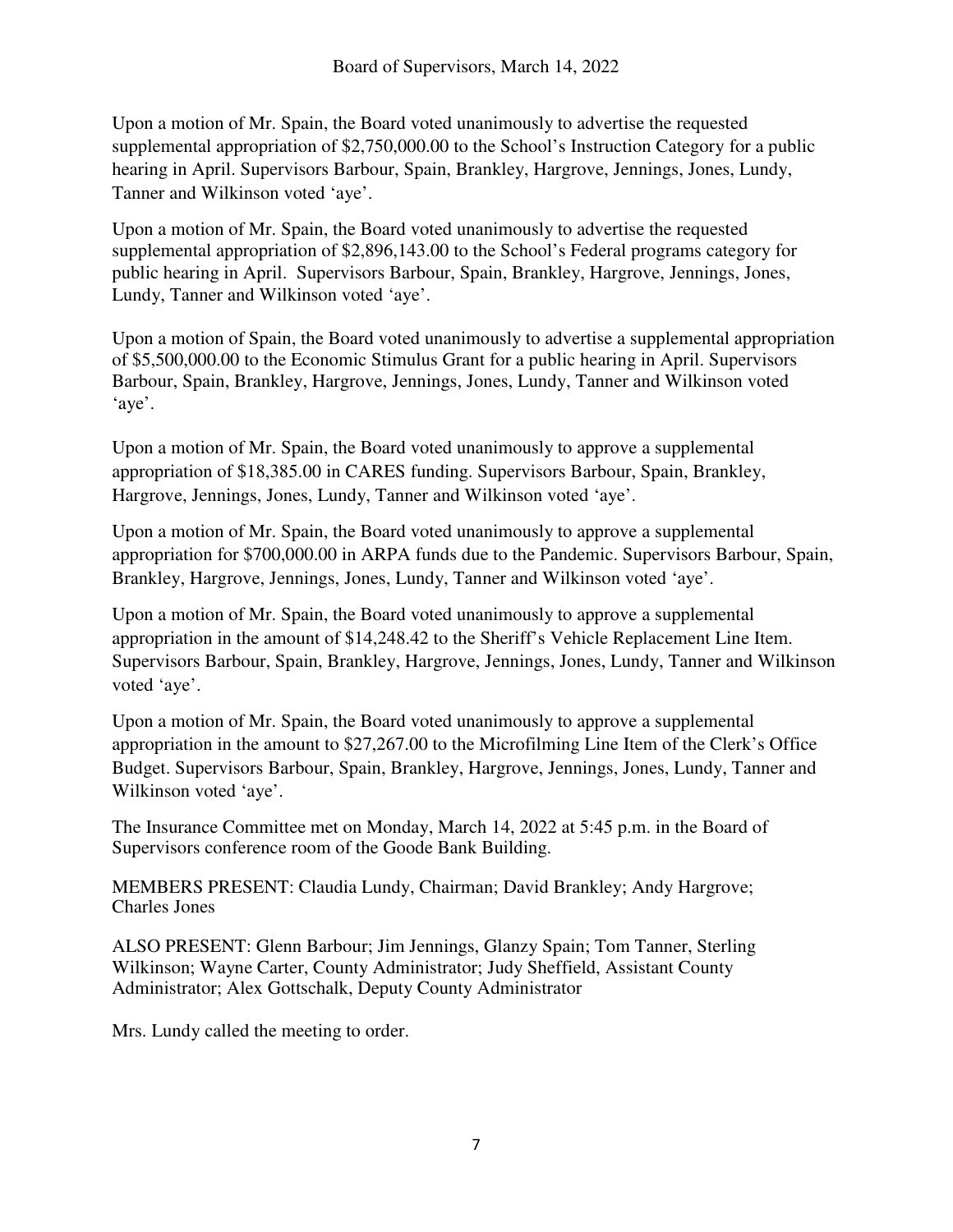Ms. Sheffield reviewed the renewal proposal with Local Choice. We have received a renewal quote with an increase of 5.6%. The increase will be for the High Deductible Plan as well as the Key Care 500. There are no changes to the plans this year.

Upon a motion of Mr. Brankley, seconded by Mr. Jones, the Committee voted to recommend approval of Insurance Renewal with Local Choice.

There being no further business, the meeting was adjourned.

Upon a motion of Mrs. Lundy, the Board voted unanimously to approve the Insurance Renewal with Local Choice. Supervisors Barbour, Spain, Brankley, Hargrove, Jennings, Jones, Lundy, Tanner and Wilkinson voted 'aye'.

The Economic Development Committee met on Monday, March 14, 2022, at 6:00 p.m. in the Board of Supervisor's Meeting Room, Boydton, Virginia.

MEMBERS PRESENT: Charles Jones, Chairman; Glanzy Spain, Jim Jennings; Tom Tanner

OTHERS PRESENT: Glenn Barbour; Sterling Wilkinson; Claudia Lundy; Andy Hargrove; H. Wayne Carter, III., County Administrator; Judy Sheffield, Assistant County Administrator; Alex Gottschalk, Deputy County Administrator; Angie Kellett, Economic Development Director

The Chairman called the meeting to order.

Mr. Carter advised that bid opening was held on March 9, 2022 for the Hillcrest Campus Water Supply Contract A 500,000 Gallon elevated storage tank. The lowest bid was received by Caldwell Tanks, Inc for a cost of \$2,728,300.00.

Upon a motion of Mr. Tanner, the Committee voted unanimously to approve the contract with Caldwell Tanks, Inc for the Hillcrest Campus Water Supply Contract A - 500,000 Gallon Elevated Storage Tank for a cost of \$2,728,300.00.

There being no further business, the meeting was adjourned.

Upon a motion of Mr. Jones, the Board voted unanimously to accept the bid by Caldwell Tank, Inc. for the Hillcrest Campus Water Supply Contract A 500,000 Gallon elevated storage tank for a cost of \$2,728,300.00. Supervisors Barbour, Spain, Brankley, Hargrove, Jennings, Jones, Lundy, Tanner and Wilkinson voted 'aye'.

Under the County Administrator's report:

Mr. Carter advised that Building and Zoning permits are holding steady this month, the Dog Warden's report shows that the County was able to adopt out 80% of the dogs that were picked up. Mr. Carter advised that the Sheriff's report was included in the packet.

Mr. Tommy Johnson, VDOT Resident Engineer addressed the Board with his monthly report. He stated that litter pick-up is ongoing; the 2/10 mile markers have been completed on Interstate 85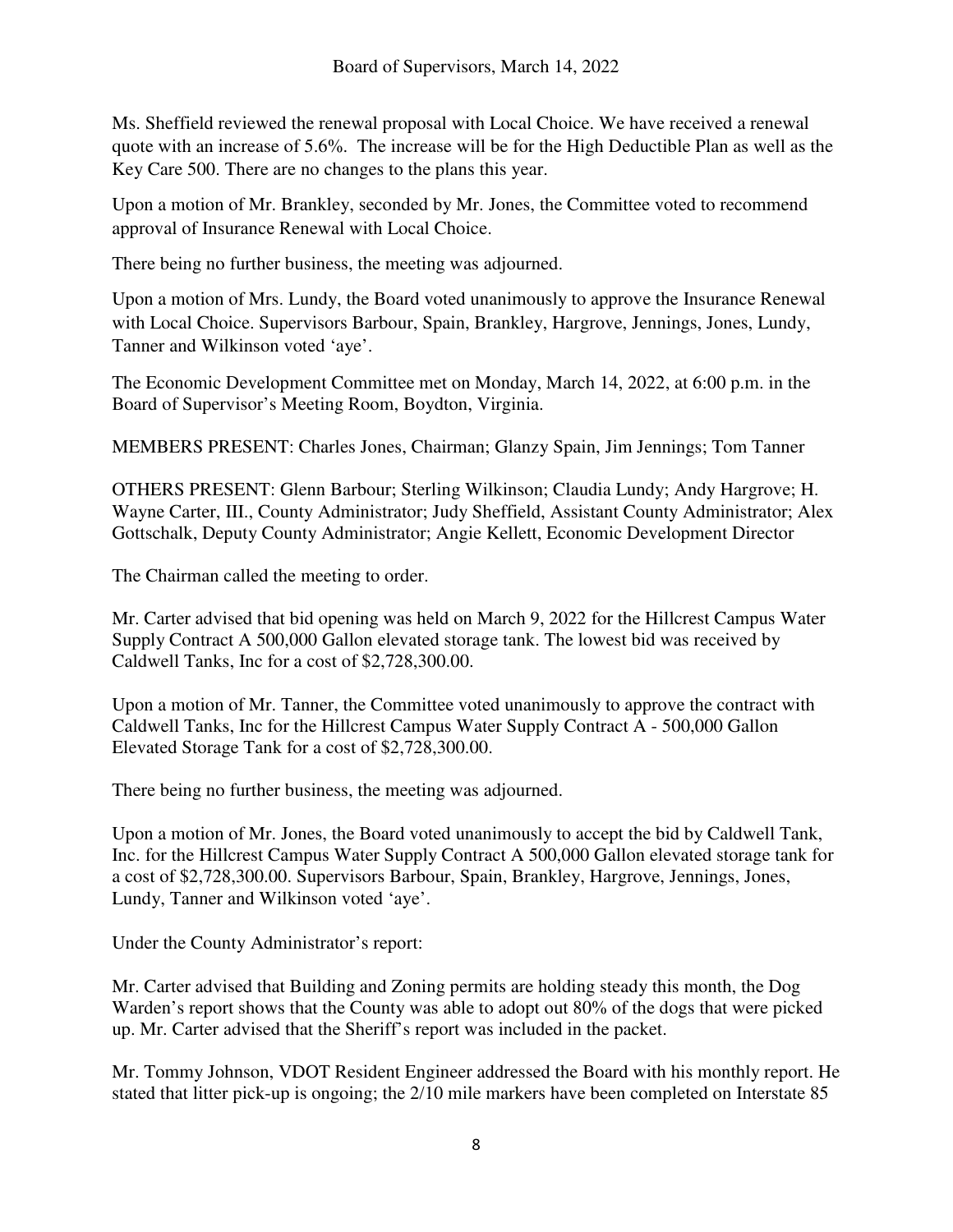north bound, and that the Hwy 92 bridge replacement bid has been awarded and is scheduled for completion in June 2023.

Mr. Johnson responded to a question by Mr. Wilkinson on the status of improvements on Baskerville Road. He stated that they are waiting for surface treatment to be done, and then Traffic Engineering will do a study on what improvements need to be made.

Mr. Spain questioned what could be done to help with litter control in our County.

Mr. Jones thanked Mr. Johnson and VDOT for the improvements to the Highway 58/Highway 15 intersection in Clarksville.

Mr. Jennings asked Mr. Johnson what the long-term plan was for Hwy 660, Old Cox Road. Mr. Johnson stated that when the contractor is finished with the project, they will make permanent improvements, which may be completely redoing the road, until then, they will continue to patch it daily.

Mr. Carter advised the Board that included in the packet is information regarding the Department of Conservation and Resource approving an additional no wake zone buoy, marker #6 in Haw Tree Creek.

Mr. Carter advised that the Southside Planning District Commission is requesting the County to waive building permits fees in the amount of \$950.00 as a contribution to the B Street Improvement Project in Chase City.

Upon a motion of Mr. Spain, the Board voted unanimously to approve the request to waive building permit fees of \$950.00 for the B Street Improvement Project in Chase City. Supervisors Barbour, Spain, Brankley, Hargrove, Jennings, Jones, Lundy, Tanner and Wilkinson voted 'aye'.

Mr. Alex Gottschalk addressed the Board regarding the County's 2020s decennial redistricting process. Mr. Gottschalk briefed the Board on recent changes to Virginia law and election policy that will require the County to adopt a different process for mapmaking than had been used in prior iterations of redistricting. Mr. Gottschalk reviewed how these changes contrast with the procedure used to develop the currently enacted maps in 2011. As a result of these changes, the map will have to be drawn beginning with the districts that contain the Town of South Hill. Under the new policies, each individual ward of South Hill cannot be divided, but must be wholly contained within a County Supervisor district. Because of South Hill's population density, Mr. Gottschalk declared that determination for the placement of the wards of South Hill will have cascading effects that will influence the drawing of the rest of the map. Accordingly, Mr. Gottschalk requested the Board's guidance for how South Hill should be apportioned and which wards should be placed within which County Supervisor district. Once decisions about South Hill are reached, Mr. Gottschalk affirmed that he could proceed with drawing a manageable number of options for the remaining election districts.

Mr. Gottschalk then provided background on the location of the wards, the population of the wards, and which wards could be paired together due to population size, and which could not.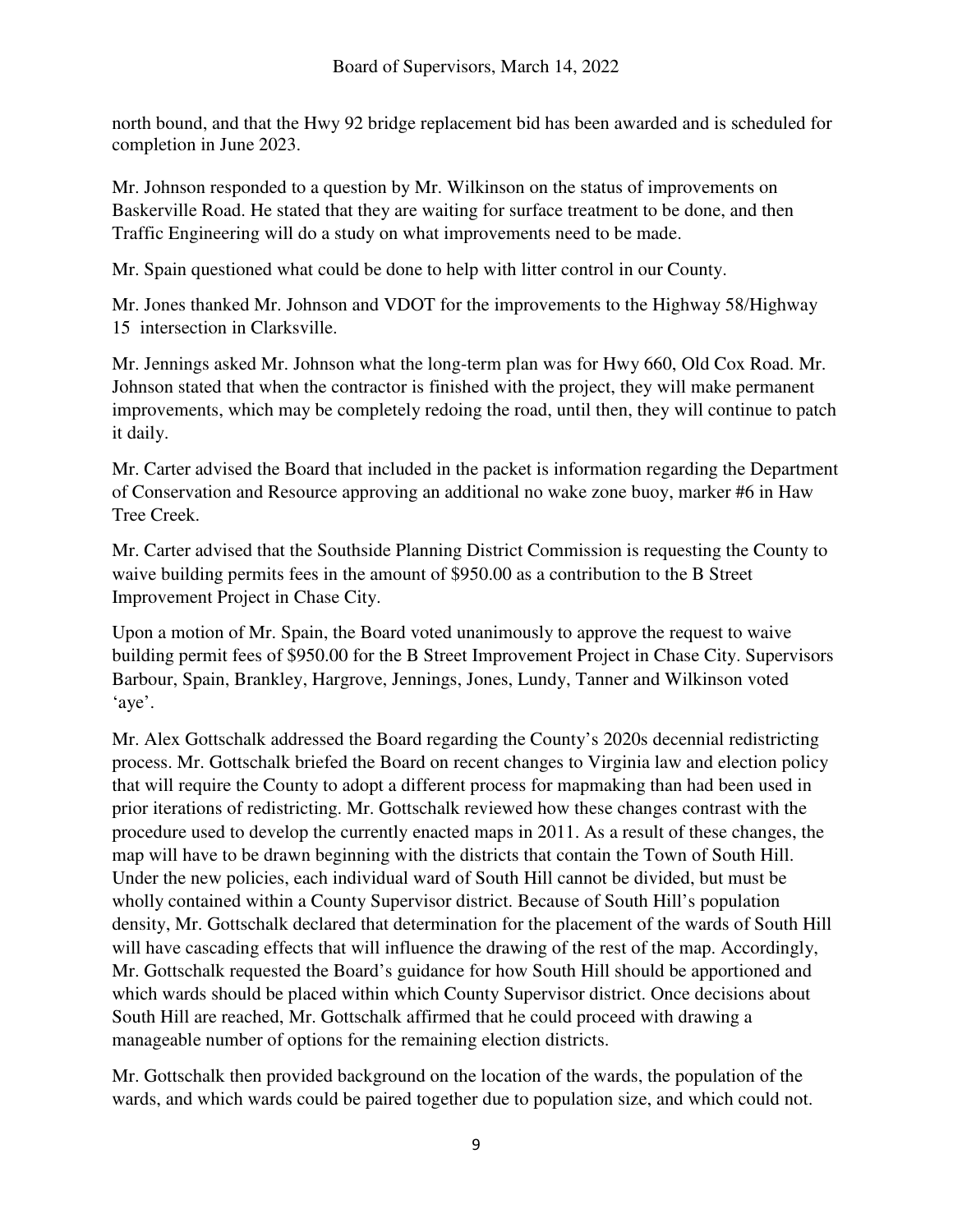Mr. Gottschalk progressed to present the Board with four options, listed "A", "B", "C", and "D", for the potential distribution of South Hill's wards into Supervisor Districts 3, 4, and 5. The options were predicated on the placement of District 5. Options "A" and "B" place District 5 in the western part of the Town of South Hill with two South Hill wards, whereas Options "C" and "D" draw District 5 in the Eastern portion of South Hill with one South Hill ward and parts of the County between Highways 85 and 58 towards the Brunswick County line. Option "A" gives the third, eastern South Hill ward to District 4, while Option "B" assigns the third, eastern South Hill ward to District 3. Option "C" puts the other two wards of South Hill into District 4, and Option "D" has each South Hill ward in a different Supervisor district. Mr. Gottschalk concluded with an overview of the potential redistricting timeline and stated that the County faces no imminent deadline for completion due to the fact that the first elections that will be held under the new lines will be in 2023.

It was the consensus of the Board to table this matter for two weeks and meet again on March  $31<sup>st</sup>$  at 5:00 p.m. to further discuss.

Under the Chairman's report:

Chairman Barbour advised that Ms. Michelle Edmonds has resigned from the County Planning Commission. Her term expires August of 2025.

Upon a motion of Mr. Barbour, the Board voted unanimously to appoint Mr. Randy Crocker to finish the unexpired term of Ms. Michelle Edmonds on the County Planning Commission. Supervisors Barbour, Spain, Brankley, Hargrove, Jennings, Jones, Lundy, Tanner and Wilkinson voted 'aye'.

The Southside Planning District Commission is downsizing its Board.

Chairman Barbour advised Mecklenburg County will now only be represented by only 5 members instead of 8. (3 Elected Officials and 2 Citizens at large).

Upon a motion of Mr. Brankley, the voted unanimously to appoint Mr. Glanzy Spain, Mr. Charles Jones and Mr. Tom Tanner to serve as the elected officials for Mecklenburg County on the Southside Planning District Commission. Supervisors Barbour, Spain, Brankley, Hargrove, Jennings, Jones, Lundy, Tanner and Wilkinson voted 'aye'.

Upon a motion of Mr. Tanner, the Board voted unanimously to appoint Mr. M.J. Colgate and Mr. Charlie Simmons to serve as the citizens at large for Mecklenburg County on the Southside Planning District Commission. Supervisors Barbour, Spain, Brankley, Hargrove, Jennings, Jones, Lundy, Tanner and Wilkinson voted 'aye'.

Upon a motion of Mr. Spain, the Board voted unanimously to approve the Consent Calendar as it relates to the February bill's list. Supervisors Barbour, Spain, Brankley, Hargrove, Jennings, Jones, Lundy, Tanner and Wilkinson voted 'aye'.

Under Board Member Matters: